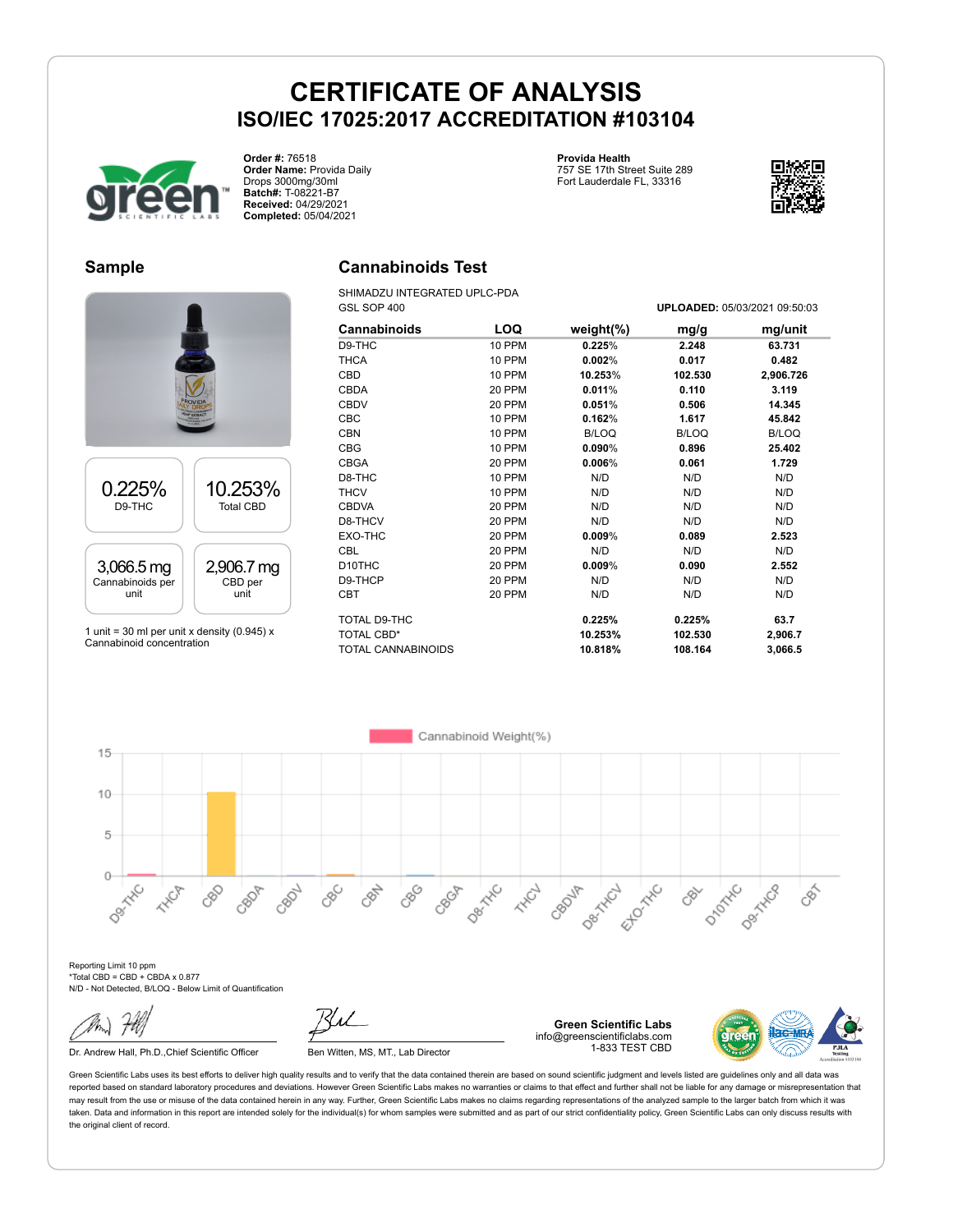

**Order #:** 76518 **Order Name:** Provida Daily Drops 3000mg/30ml **Batch#:** T-08221-B7 **Received:** 04/29/2021 **Completed:** 05/04/2021

**Provida Health** 757 SE 17th Street Suite 289 Fort Lauderdale FL, 33316



### **TERPENES: TOTAL (0.054%)**

Headspace GCMS - Shimadzu GCMS QP2020 with HS20

| Terpene         | Results (%) | $\textsf{LOQ}$ (%) $\textsf{LOD}$ (%) |         |
|-----------------|-------------|---------------------------------------|---------|
| ALPHA-BISABOLOL | 0.012%      | 0.0067%                               | 0.0063% |
| CARYOPHYLLENE   | 0.033%      | 0.0067%                               | 0.0063% |
| <b>HUMULENE</b> | 0.009%      | 0.0067%                               | 0.0063% |

GSL SOP 404 **Prepared:** 04/30/2021 17:12:08 **Uploaded:** 05/03/2021 09:45:48

#### **Terpenes Breakdown**



### **Top Terpenes Results:**



#### **Tested for but not present:**

ALPHA-PINENE, CAMPHENE, BETA-MYRCENE, BETA-PINENE, 3-CARENE, ALPHA-TERPINENE, TRANS-BETA-OCIMENE, LIMONENE, P-CYMENE, CIS-BETA-OCIMENE, EUCALYPTOL, GAMMA.- TERPINENE, TERPINOLENE, LINALOOL, ISOPULEGOL, GERANIOL, CIS-NEROLIDOL, TRANS-NEROLIDOL, GUAIOL, CARYOPHYLLENE OXIDE

Dr. Andrew Hall, Ph.D.,Chief Scientific Officer Ben Witten, MS, MT., Lab Director

**Green Scientific Labs** info@greenscientificlabs.com 1-833 TEST CBD

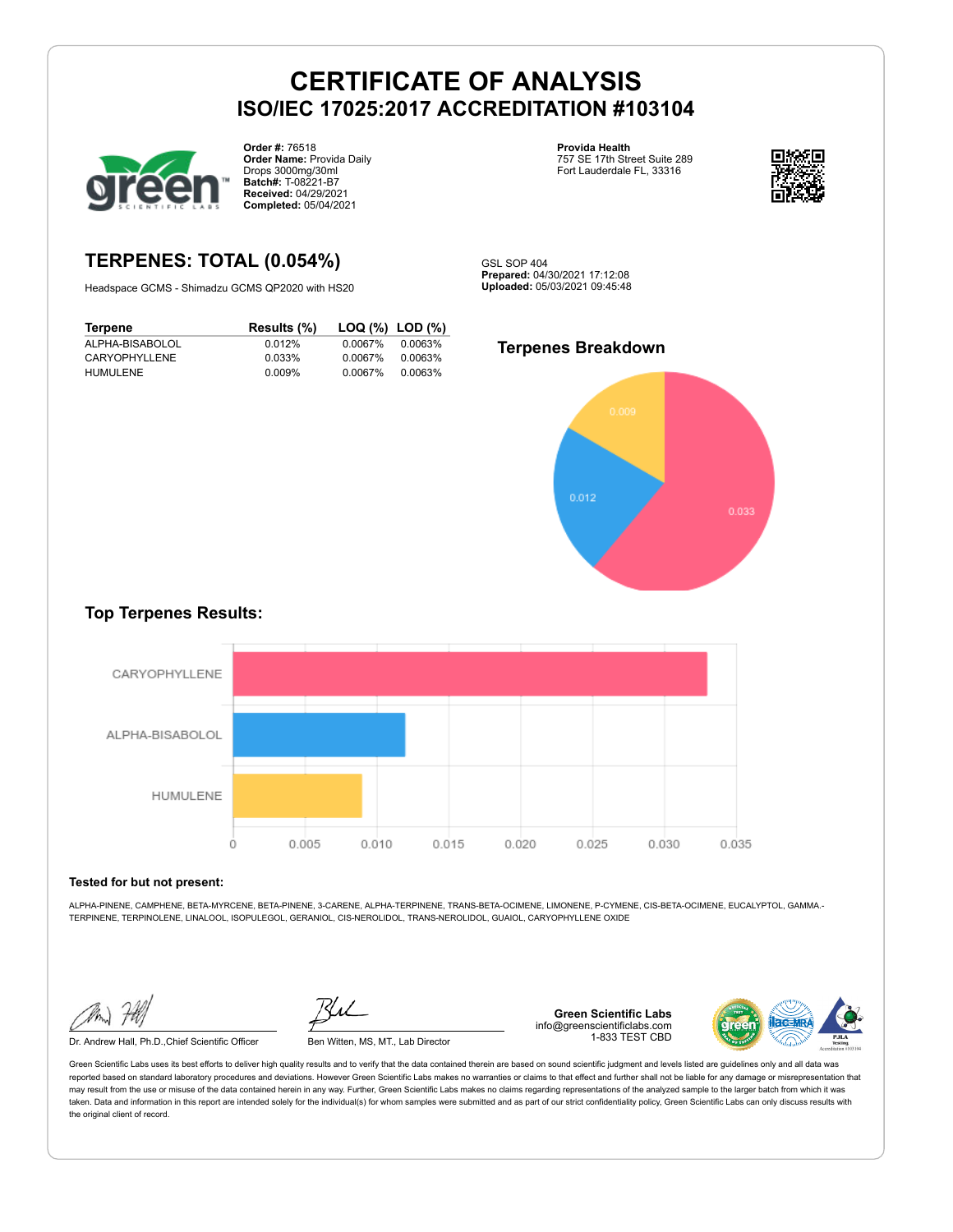

**Order #:** 76518 **Order Name:** Provida Daily Drops 3000mg/30ml **Batch#:** T-08221-B7 **Received:** 04/29/2021 **Completed:** 05/04/2021

**Provida Health** 757 SE 17th Street Suite 289 Fort Lauderdale FL, 33316



### **PESTICIDE ANALYSIS:**

GSL SOP 401 **PREPARED:** 04/30/2021 18:04:51 **UPLOADED:** 05/03/2021 14:48:19

GCMS-MS - Shimadzu GCMS-TQ8040

LCMS-MS - Shimadzu LCMS-8060

**Pesticide Action Level (ppm) Results (ppm) LOQ (ppm) LOD (ppm)** CAPTAN 3.000 N/D 0.003 0.001 CHLORDANE 0.100 N/D 0.003 0.001 CHLORFENAPYR 0.100 N/D 0.003 0.001 COUMAPHOS 0.100 N/D 0.003 0.001

| <b>Pesticide</b>     | <b>Action Level</b> | <b>Results</b> | LOQ   | LOD   |
|----------------------|---------------------|----------------|-------|-------|
|                      | (ppm)               | (ppm)          | (ppm) | (ppm) |
| <b>ABAMECTIN B1A</b> | 0.300               | N/D            | 0.005 | 0.001 |
| <b>ACEPHATE</b>      | 3.000               | N/D            | 0.001 | 0.001 |
| <b>ACEQUINOCYL</b>   | 2.000               | N/D            | 0.001 | 0.001 |
| <b>ACETAMIPRID</b>   | 3.000               | N/D            | 0.005 | 0.001 |
| <b>ALDICARB</b>      | 0.100               | N/D            | 0.005 | 0.001 |
| <b>AZOXYSTROBIN</b>  | 3.000               | N/D            | 0.001 | 0.001 |
| <b>BIFENAZATE</b>    | 3.000               | N/D            | 0.005 | 0.001 |
| <b>BIFENTHRIN</b>    | 0.500               | N/D            | 0.005 | 0.001 |
| <b>BOSCALID</b>      | 3.000               | N/D            | 0.005 | 0.001 |
| CARBARYL             | 0.500               | N/D            | 0.003 | 0.001 |
| CARBOFURAN           | 0.100               | N/D            | 0.001 | 0.001 |
| CHLORANTRANILIPROLE  | 3.000               | N/D            | 0.005 | 0.005 |
| <b>CHLORMEQUAT</b>   | 3.000               | N/D            | 0.025 | 0.025 |
| <b>CHLORIDE</b>      |                     |                |       |       |
| <b>CHLORPYRIFOS</b>  | 0.100               | N/D            | 0.001 | 0.001 |
| <b>CLOFENTEZINE</b>  | 0.500               | N/D            | 0.001 | 0.001 |
| <b>DAMINOZIDE</b>    | 0.100               | N/D            | 0.005 | 0.001 |
| <b>DIAZINON</b>      | 0.200               | N/D            | 0.001 | 0.001 |
| <b>DICHLORVOS</b>    | 0.100               | N/D            | 0.005 | 0.001 |
| <b>DIMETHOATE</b>    | 0.100               | N/D            | 0.001 | 0.001 |
| <b>DIMETHOMORPH</b>  | 3.000               | N/D            | 0.005 | 0.001 |
| <b>ETHOPROPHOS</b>   | 0.100               | N/D            | 0.001 | 0.001 |
| <b>ETOFENPROX</b>    | 0.100               | N/D            | 0.001 | 0.001 |
| <b>ETOXAZOLE</b>     | 1.500               | N/D            | 0.010 | 0.005 |
| <b>FENHEXAMID</b>    | 3.000               | N/D            | 0.005 | 0.001 |
| <b>FENOXYCARB</b>    | 0.100               | N/D            | 0.005 | 0.001 |
| <b>FENPYROXIMATE</b> | 2.000               | N/D            | 0.001 | 0.001 |
| <b>FIPRONIL</b>      | 0.100               | N/D            | 0.003 | 0.001 |
| <b>FLONICAMID</b>    | 2.000               | N/D            | 0.025 | 0.010 |
| <b>FLUDIOXONIL</b>   | 3.000               | N/D            | 0.003 | 0.001 |
| <b>HEXYTHIAZOX</b>   | 2.000               | N/D            | 0.005 | 0.001 |

| Pesticide               | <b>Action Level Results LOQ LOD</b> |                         |       |       |
|-------------------------|-------------------------------------|-------------------------|-------|-------|
|                         | (ppm)                               | $(ppm)$ $(ppm)$ $(ppm)$ |       |       |
| CYFLUTHRIN              | 1.000                               | N/D.                    | 0.003 | 0.001 |
| <b>CYPERMETHRIN</b>     | 1.000                               | N/D                     | 0.003 | 0.001 |
| PENTACHLORONITROBENZENE | 0.200                               | N/D                     | 0.003 | 0.001 |
|                         |                                     |                         |       |       |

| Pesticide                          | <b>Action Level</b><br>(ppm) | <b>Results</b><br>(ppm) | LOQ<br>(ppm) | LOD<br>(ppm) |
|------------------------------------|------------------------------|-------------------------|--------------|--------------|
| <b>IMAZALIL</b>                    | 0.100                        | N/D                     | 0.005        | 0.001        |
| <b>IMIDACLOPRID</b>                | 3.000                        | N/D                     | 0.005        | 0.001        |
| <b>KRESOXIM-METHYL</b>             | 1.000                        | N/D                     | 0.010        | 0.005        |
| <b>MALATHION</b>                   | 2.000                        | N/D                     | 0.005        | 0.001        |
| METALAXYL                          | 3.000                        | N/D                     | 0.001        | 0.001        |
| <b>METHIOCARB</b>                  | 0.100                        | N/D                     | 0.005        | 0.001        |
| <b>METHOMYL</b>                    | 0.100                        | N/D                     | 0.001        | 0.001        |
| <b>MEVINPHOS</b>                   | 0.100                        | N/D                     | 0.001        | 0.001        |
| <b>MYCLOBUTANIL</b>                | 3.000                        | N/D                     | 0.005        | 0.001        |
| <b>NALED</b>                       | 0.500                        | N/D                     | 0.005        | 0.001        |
| <b>OXAMYL</b>                      | 0.500                        | N/D                     | 0.001        | 0.001        |
| <b>PACLOBUTRAZOL</b>               | 0.100                        | N/D                     | 0.005        | 0.001        |
| <b>PERMETHRINS</b>                 | 1.000                        | N/D                     | 0.005        | 0.001        |
| <b>PHOSMET</b>                     | 0.200                        | N/D                     | 0.005        | 0.001        |
| PIPERONYL<br><b>BUTOXIDE</b>       | 3.000                        | N/D                     | 0.001        | 0.001        |
| <b>PRALLETHRIN</b>                 | 0.400                        | N/D                     | 0.005        | 0.005        |
| <b>PROPICONAZOLE</b>               | 1.000                        | N/D                     | 0.010        | 0.005        |
| <b>PROPOXUR</b>                    | 0.100                        | N/D                     | 0.001        | 0.001        |
| <b>PYRETHRINS</b><br>(PYRETHRIN I) | 1.000                        | N/D                     | 0.005        | 0.005        |
| PYRIDABEN                          | 3.000                        | N/D                     | 0.005        | 0.001        |
| <b>SPINETORAM</b>                  | 3.000                        | N/D                     | 0.001        | 0.001        |
| <b>SPINOSAD</b>                    | 3.000                        | N/D                     | 0.001        | 0.001        |
| <b>SPIROMESIFEN</b>                | 3.000                        | N/D                     | 0.005        | 0.001        |
| <b>SPIROTETRAMAT</b>               | 3.000                        | N/D                     | 0.001        | 0.001        |
| SPIROXAMINE                        | 0.100                        | N/D                     | 0.001        | 0.001        |
| <b>TEBUCONAZOLE</b>                | 1.000                        | N/D                     | 0.005        | 0.001        |
| <b>THIACLOPRID</b>                 | 0.100                        | N/D                     | 0.001        | 0.001        |
| <b>THIAMETHOXAM</b>                | 1.000                        | N/D                     | 0.001        | 0.001        |
| <b>TRIFLOXYSTROBIN</b>             | 3.000                        | N/D                     | 0.001        | 0.001        |

N/D = Not Detected, A/LOQ = Above LOQ Level, B/LOQ = Below LOQ Level, B/LOD = Below LOD Level

Dr. Andrew Hall, Ph.D., Chief Scientific Officer Ben Witten, MS, MT., Lab Director

**Green Scientific Labs** info@greenscientificlabs.com 1-833 TEST CBD

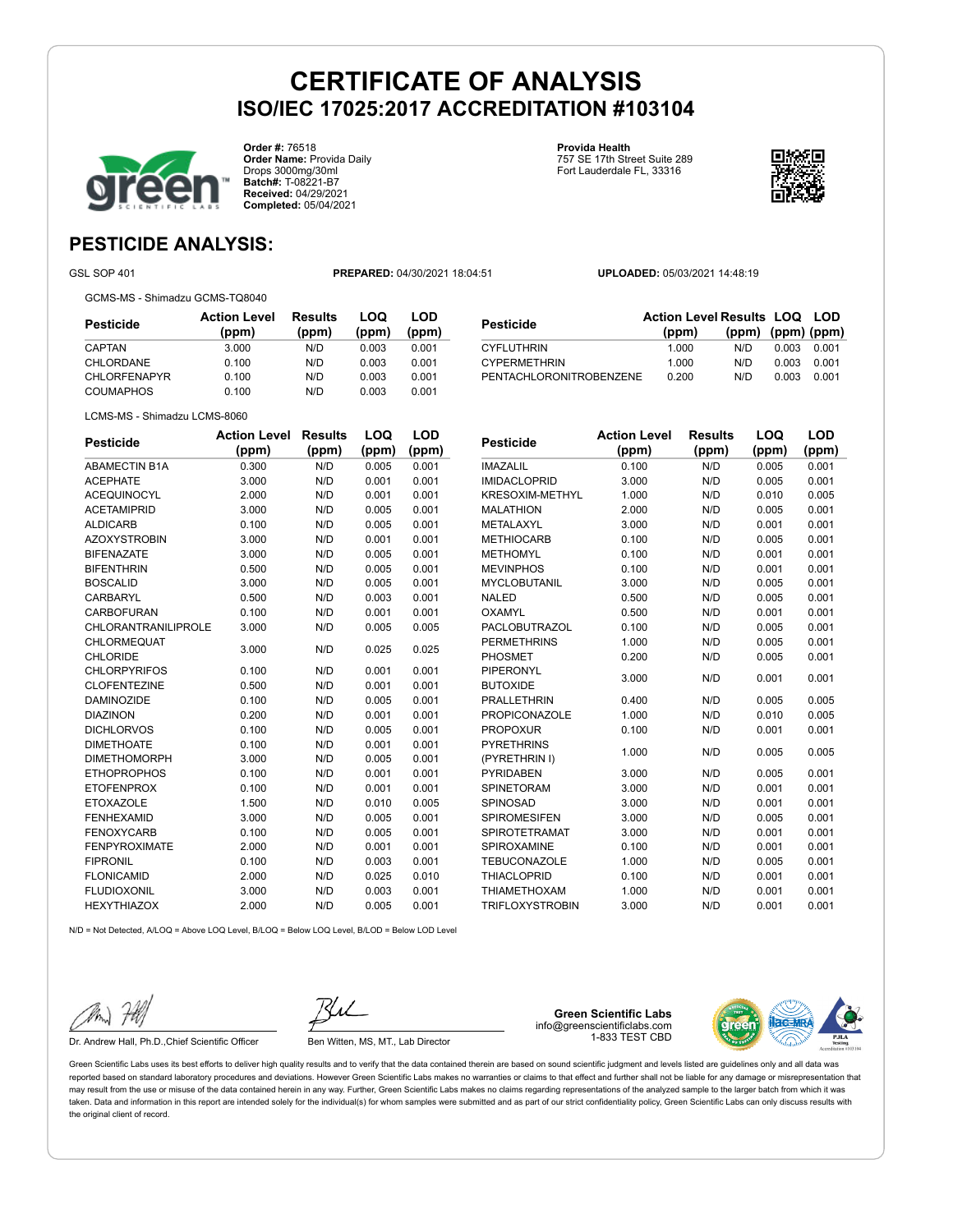

**Order #:** 76518 **Order Name:** Provida Daily Drops 3000mg/30ml **Batch#:** T-08221-B7 **Received:** 04/29/2021 **Completed:** 05/04/2021

**Provida Health** 757 SE 17th Street Suite 289 Fort Lauderdale FL, 33316



### **RESIDUAL SOLVENTS:**

Headspace GCMS - Shimadzu GCMS QP2020 with HS20

GSL SOP 405 **Prepared:** 04/30/2021 22:03:38 **Uploaded:** 05/03/2021 12:21:10

| <b>Residual Solvent</b>  | <b>Action Level (ppm)</b> | Results (ppm) | LOQ (ppm) | LOD (ppm) |
|--------------------------|---------------------------|---------------|-----------|-----------|
| 1,1-DICHLOROETHENE       | 8                         | N/D           | 0.63      | 0.63      |
| 1,2- DICHLOROETHANE      | 2                         | N/D           | 0.12      | 0.02      |
| <b>ACETONE</b>           | 5,000                     | N/D           | 140       | 20        |
| <b>ACETONITRILE</b>      | 410                       | N/D           | 25        | 1         |
| <b>BENZENE</b>           |                           | N/D           |           | 0.5       |
| <b>BUTANE</b>            | 5,000                     | N/D           | 50        | 10        |
| <b>CHLOROFORM</b>        |                           | N/D           |           | 0.5       |
| CIS 1,2-DICHLOROETHENE   | 5                         | N/D           | 0.73      | 0.18      |
| <b>ETHANOL</b>           | 5,000                     | B/LOQ         | 140       | 20        |
| ETHYL ACETATE            | 5,000                     | N/D           | 140       | 20        |
| <b>ETHYL ETHER</b>       | 5,000                     | N/D           | 140       | 20        |
| <b>ETHYLENE OXIDE</b>    |                           | N/D           | $\Omega$  | 0         |
| <b>ISOPROPYL ALCOHOL</b> | 5,000                     | N/D           | 140       | 20        |
| <b>METHANOL</b>          | 3,000                     | N/D           | 100       | 20        |
| METHYLENE CHLORIDE       | 125                       | N/D           | 0.15      | 0.15      |
| N-HEPTANE                | 5,000                     | N/D           | 140       | 20        |
| N-HEXANE                 | 290                       | N/D           | 18        | 10        |
| <b>PENTANE</b>           | 5,000                     | N/D           | 140       | 20        |
| <b>PROPANE</b>           | 5,000                     | N/D           | 20        |           |
| <b>TOLUENE</b>           | 890                       | N/D           | 53        |           |
| TRANS 1,2-DICHLOROETHENE | 5                         | N/D           | 0.73      | 0.18      |
| <b>TRICHLOROETHENE</b>   |                           | N/D           |           | 0.5       |
| <b>XYLENES</b>           | 150                       | N/D           | 130       | 20        |

Dr. Andrew Hall, Ph.D., Chief Scientific Officer Ben Witten, MS, MT., Lab Director

**Green Scientific Labs** info@greenscientificlabs.com 1-833 TEST CBD

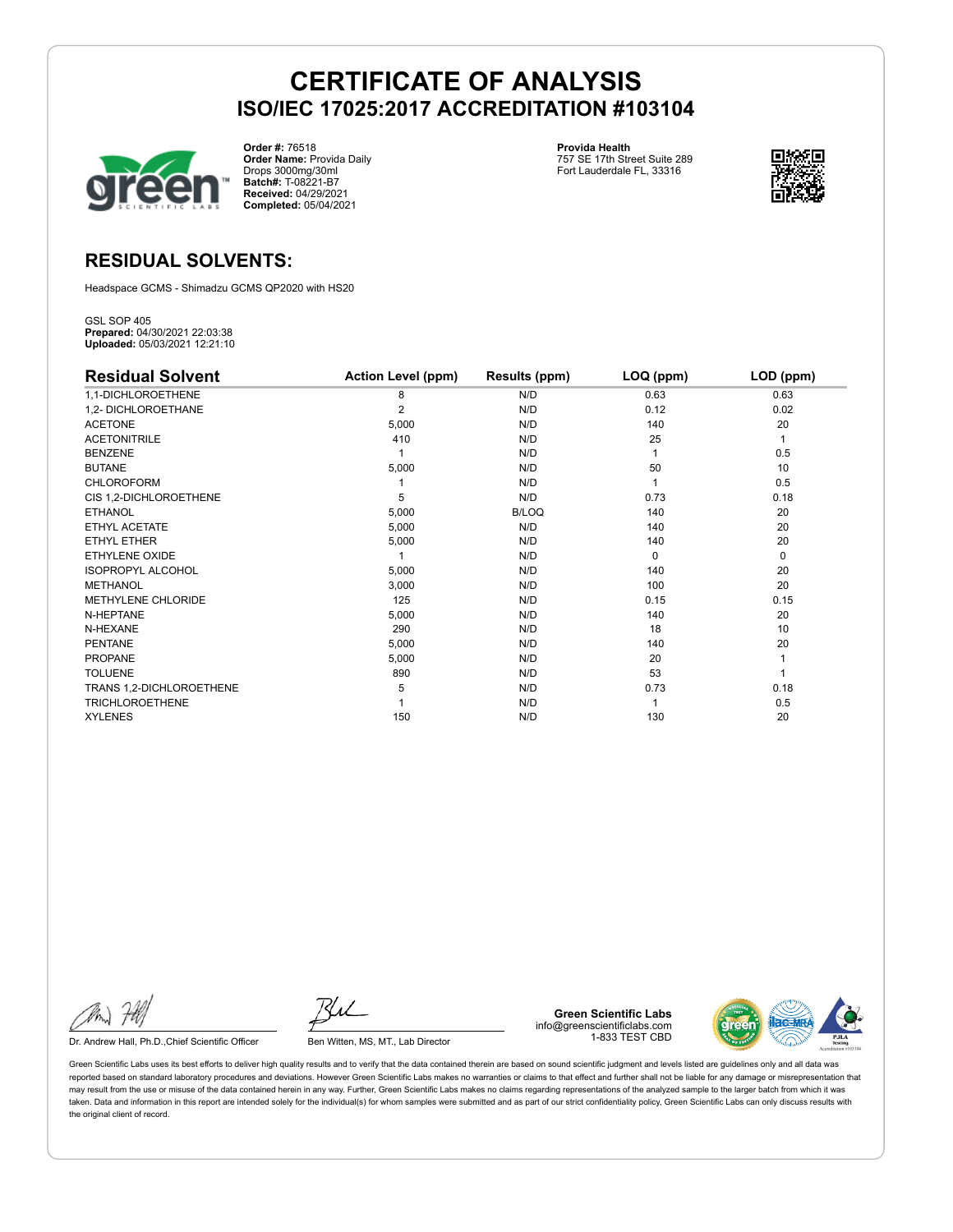

**Order #:** 76518 **Order Name:** Provida Daily Drops 3000mg/30ml **Batch#:** T-08221-B7 **Received:** 04/29/2021 **Completed:** 05/04/2021

**Provida Health** 757 SE 17th Street Suite 289 Fort Lauderdale FL, 33316



### **Microbial Analysis:**

fa PCR - Agilent AriaMX **Microbial Analysis** GSL SOP 406

**Uploaded:** 05/03/2021 22:21:16

### **MICROBIAL ANALYSIS:**

PCR - Agilent AriaMX

| <b>Test</b>            | <b>SOP</b> | <b>Test Method</b> | Device Used       | <b>LOD</b>                          | <b>Allowable</b><br>Criteria  | <b>Actual Result Pass/Fail</b> |             |
|------------------------|------------|--------------------|-------------------|-------------------------------------|-------------------------------|--------------------------------|-------------|
| TOTAL YEAST AND MOLD   | 406.01     | USP 61/62+         | <b>ARIAMX PCR</b> | CFU/G BY<br><b>SAMPLE</b><br>TYPE** | 1.000 CFU/G                   | NOT DETECTED                   | <b>PASS</b> |
| LISTERIA MONOCYTOGENES | 406.01     |                    | <b>ARIAMX PCR</b> | 2 COPIES OF<br><b>DNA</b>           | PRESENCE/ABSENT NOT DETECTED  |                                | <b>PASS</b> |
| STEC E. COLI*          | 406.01     | USP 61/62+         | <b>ARIAMX PCR</b> | 1 CFU/G**                           | DETECT/NOT<br><b>DETECTED</b> | NOT DETECTED                   | <b>PASS</b> |
| PATHOGENIC E. COLI     | 406.01     | USP 61/62+         | <b>ARIAMX PCR</b> | 1 CFU/G**                           | DETECT/NOT<br><b>DETECTED</b> | NOT DETECTED                   | <b>PASS</b> |
| SALMONELLA*            | 406.01     | USP 61/62+         | <b>ARIAMX PCR</b> | 1 CFU/G**                           | DETECT/NOT<br><b>DETECTED</b> | NOT DETECTED                   | <b>PASS</b> |

† USP 61 (enumeration of bacteria TAC, TYM, and ENT/Coliform), USP 62 (identifying specific species E.coli Aspergillus etc) \* STEC and Salmonella run as Multiplex

\*\* CFU/g Calculation based on MIP/Extract matrix

\*\*\* Flavus = 2 Copies of DNA / Fumigatis = 2 Copies of DNA Niger = 20 Copies of DNA / Terrus = 10 copies of DNA

Dr. Andrew Hall, Ph.D., Chief Scientific Officer Ben Witten, MS, MT., Lab Director

**Green Scientific Labs** info@greenscientificlabs.com 1-833 TEST CBD